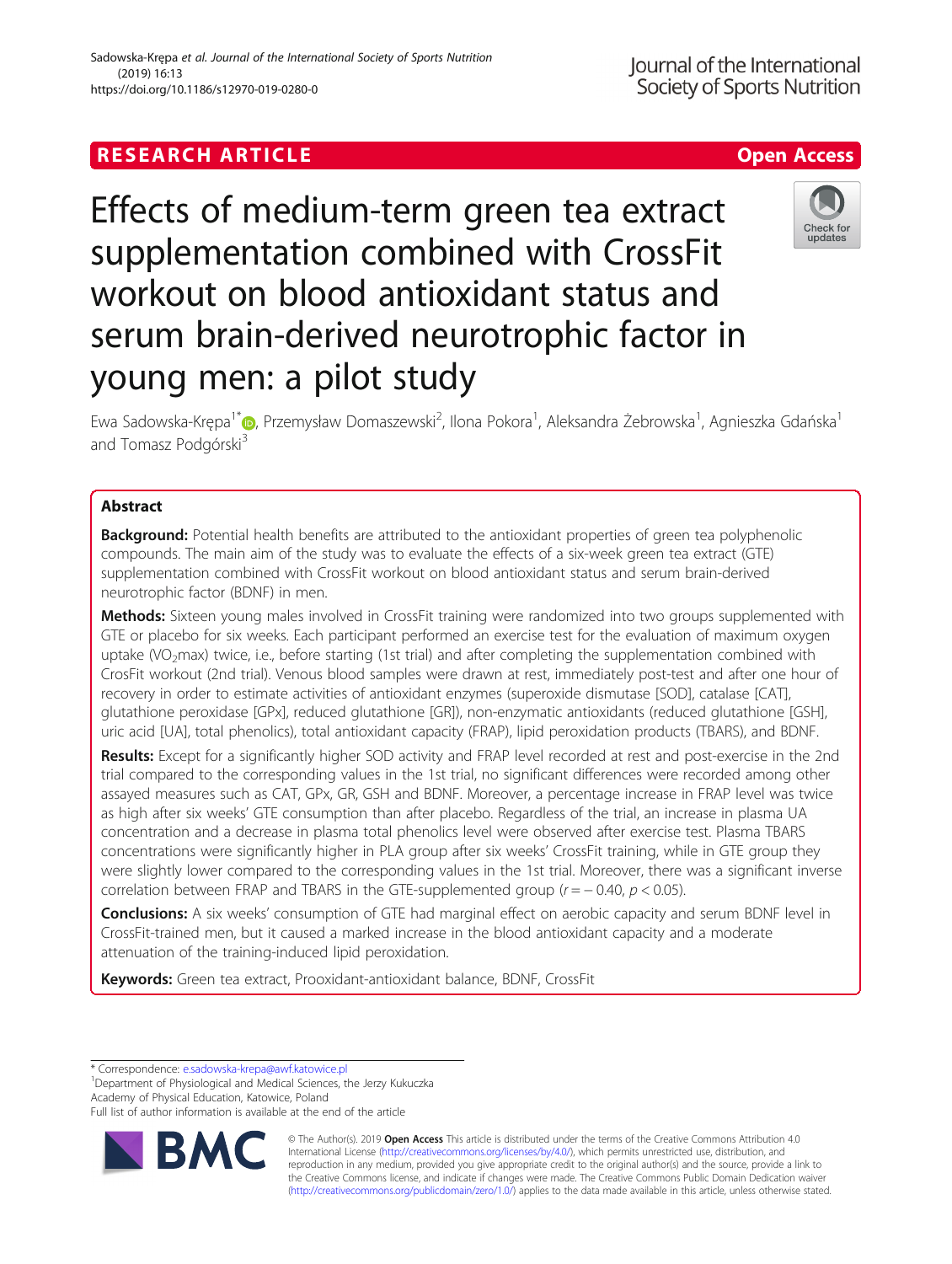# Background

Numerous studies have revealed that regular consumption of green tea provides protection against diabetes, cardiovascular disease, cancer, infection, and brain-specific disorders [[1](#page-7-0)–[3\]](#page-7-0). Its potential health benefits are mainly attributed to the antioxidant properties of polyphenolic compounds containing the phenolic hydroxyl groups attached to ring structures through acting as hydrogen- or electron-donating free radical and transition metal chelators. Moreover, they can inhibit the activity of enzymes responsible for reactive oxygen species (ROS) production, such as xanthine oxidase, cyclooxygenase and lipoxygenase [\[4](#page-7-0)].

The health effect of polyphenols is associated with their bioavailability. Before intestinal absorption, these compounds are hydrolyzed by enzymes or by colonic microflora and then in the liver where they are conjugated via methylation, sulfation or glucuronidation [\[5](#page-7-0)]. Polyphenol metabolites reach the blood and then transferred to various body tissues and organs such as the brain [\[2](#page-7-0), [3\]](#page-7-0). Paradoxically, polyphenols are also known to have prooxidant properties both in vitro and in vivo; it can therefore be presumed that their biological effects are not limited to modulation of oxidative stress [[6\]](#page-7-0).

Green tea extract is known for its high flavonoid content, including catechins and epicatechins, with epicatechin (EC), epicatechin-gallate (ECG), epigallocatechin (EGC) and epigallocatechin 3-gallate (EGCG) being the most abundant (about 50–75%) by weight [[6](#page-7-0)]. Green tea polyphenols can act as direct antioxidants by scavenging ROS in vitro, as well as acting indirectly by potentially up-regulating phase II antioxidant enzymes [[7](#page-7-0)]. The rate of their ability to quench free radical species was found to increase in the following order:  $EC \le ECG \lt EGC \le EGC$ [[8\]](#page-7-0). Of catechins, EGCG is the most bioactive and its role as an antioxidant relies on modulating antioxidant defense and preventing oxidative damage in healthy cells [[9,](#page-7-0) [10](#page-7-0)]. Of note, EGCG could have been responsible for increase in maximal oxygen uptake in adult humans [[11](#page-8-0)]. On the other hand, EGCG may have prooxidant effects in vivo and lead to hepatotoxicity at high oral doses [\[12\]](#page-8-0). Chronic treatment with EGCG in doses from 700 to 2100 mg/d has been found to lead to elevations in serum transaminase and bilirubin levels, and abdominal pain [[13](#page-8-0)].

It has been shown that neurodegenerative diseases are closely associated with a neuronal dysfunction and a low level of brain-derived neurotrophic factor (BDNF) in brain regions including the hippocampus [[14](#page-8-0)]. BDNF plays an important role in long-term potentiation of learning and memory [[15\]](#page-8-0). According to Gómez-Pinilla and Nguyen [[2](#page-7-0)] antioxidant properties of EGCG, as a natural catechin polyphenol, can be associated with an increased expression of BDNF and higher cognitive function, better mood, and protective effects against various brain diseases. Therefore, using green tea polyphenols would be a highly useful complementary approach for an inexpensive long-term treatment of neurodegenerative diseases, particularly due to a synergic interaction observed between green tea polyphenols, as a result of EGC- and EC-promoted action of EGCG [\[16\]](#page-8-0). Moreover, physical exercise promotes an increase of BDNF in the brain [\[17](#page-8-0)].

CrossFit is a popular multimodal form of high intensity training including a wide range of physical activities such as running, swimming, paddling, weightlifting, and gymnastics. The most physical exercises are performed in a circuit format with a short rest or without rest in order to improve aerobic and anaerobic endurance, speed, flexibility, agility, motor coordination and body shaping [[18](#page-8-0), [19](#page-8-0)]. It is well known that the CrossFit training program beneficially affects processes leading to improved well-being [[20](#page-8-0)]. In turn, other studies have shown that CrossFit can cause training-induced oxidative stress and lead to disturbance of the prooxidant-antioxidant balance [[21](#page-8-0)].

To our knowledge there is no information as to how a medium-term consumption of green tea extract combined with CrossFit workouts affects blood antioxidant status and neuroprotective effects. Therefore, the aim of this study was to examine whether six weeks' daily consumption of green tea extract combined with CrossFit workouts would affect aerobic capacity, blood antioxidant status and serum BDNF level in trained men.

# Methods

### Participants

Sixteen male students of the Physical Education Faculty volunteered to enter the study. Our research included 20 subjects, however, only sixteen of them were able to complete the study.

All individuals received information on the aim and nature of the study and gave their written consent to participate. The study conform to the ethical guidelines of the Declaration of Helsinki and received approval of the Local Bioethics Committee (certificate of approval No. 4/2013). The exclusion criteria included tobacco use, alcohol consumption and medication/dietary supplements during the four weeks preceding the study.

All students involved in a six-week CrossFit workout were randomized into two groups: 1) a control placebo group (PLA,  $n = 8$ ) and 2) a group supplemented with green tea extract (GTE,  $n = 8$ ). The intake of GTE or PLA supplements was controlled. The basic physical characteristics of subjects are presented in Table [1](#page-2-0).

# Supplements

Supplements in the form of soft gelatinous capsules (Olimp Labs, Dębica, Poland) were administered at a dose of two capsules once daily for six weeks. Placebo capsules contained microcrystalline cellulose, magnesium stearate and maltodextrin instead of plant extract.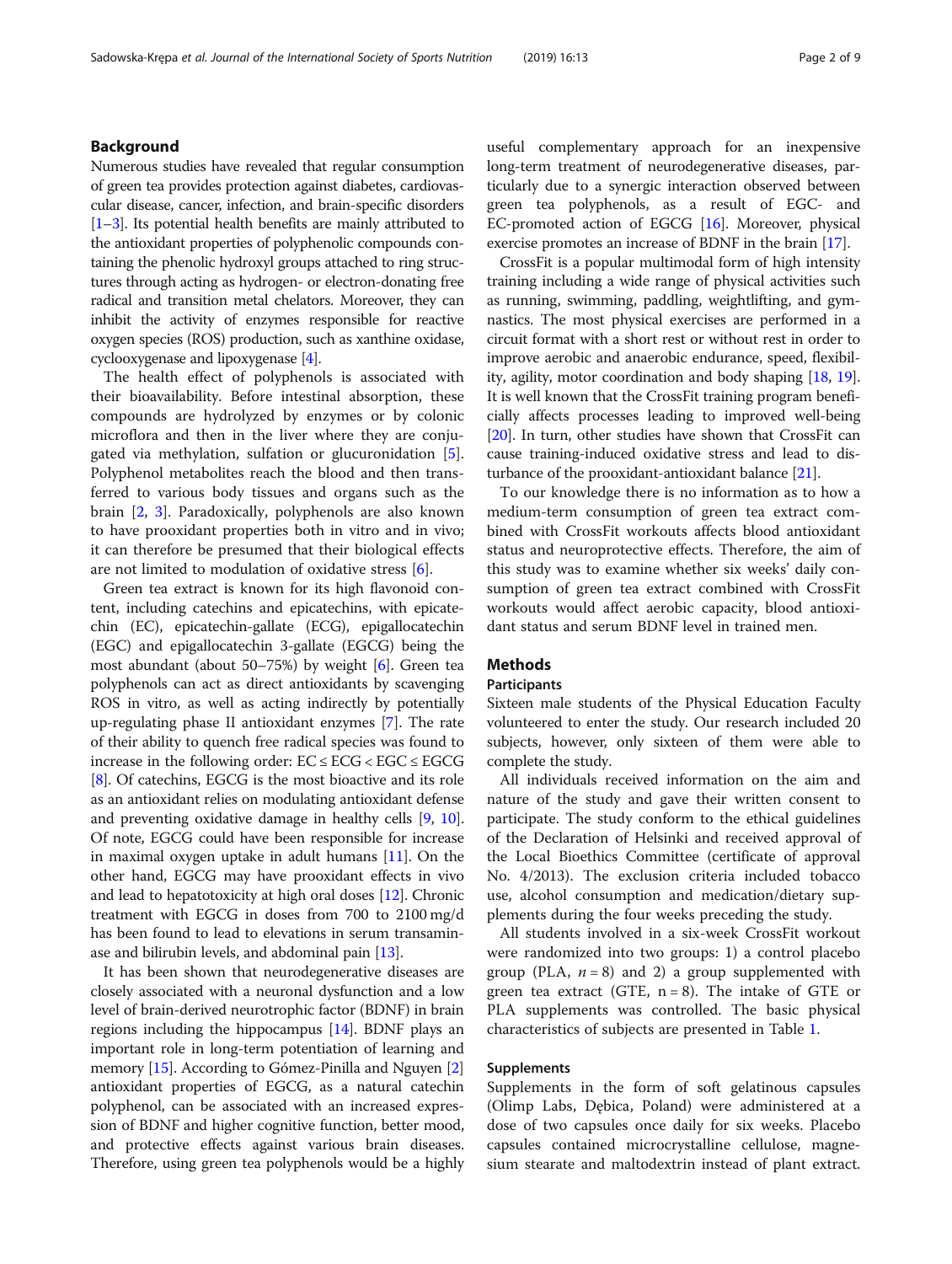<span id="page-2-0"></span>Table 1 Basic characteristics of the participants in response to GTE supplementation and CrossFit workout

| Group | Age<br>(years) | Height<br>(cm)                                 | Body weight<br>(kq) | VO <sub>2</sub> max (ml/min/kg) |           |
|-------|----------------|------------------------------------------------|---------------------|---------------------------------|-----------|
|       |                |                                                |                     | 1st trial                       | 2nd trial |
| PIA   |                | $23.1 \pm 1.7$ 180.0 $\pm$ 8.3 80.1 $\pm$ 11.5 |                     | $45.5 \pm 5.4$ $47.3 \pm 5.4$   |           |
| GTF   |                | $22.0 \pm 1.1$ 181.6 $\pm$ 6.2 77.6 $\pm$ 6.4  |                     | $45.6 \pm 5.6$ $48.8 \pm 4.6$   |           |

Data are provided as mean ± standard deviation (SD); Abbreviations: PLA the control placebo group, GTE the supplemented with green tea extract group,  $VO<sub>2</sub>$ max maximal oxygen uptake.

One GTE capsule contained 250 mg of standardized green tea extract (245 mg polyphenols, including 200 mg catechins, among them 137 mg epigallocatechin-3-galate and additional substances such as caffeine < 4 mg, microcrystalline cellulose, and magnesium stearate).

## CrossFit workout

The six-week CrossFit program was based on the CrossFit training guide [\[22](#page-8-0)] and consisted of workouts of the day (WOD). It was scheduled by a professional certified coach (CrossFit, Inc., Berlin, Germany) according to a five-day-on and two-day-off pattern. Each training unit started with a warm-up, took about 50 min and finished with an intense stretching of the whole body. The workouts are composed of three distinct modalities: monostructural metabolic conditioning (M), gymnastics (G), and weightlifting (W) [\[23](#page-8-0)]. During each training unit the workouts were represented by involving one, two or three modalities.

The main purpose of metabolic conditioning was to improve cardiorespiratory capacity and stamina by performing exercises such as running, biking or rowing. The gymnastics modality included air squats, pull-ups, push-ups, dips, handstand push-ups, rope climbs, muscle-ups, presses to handstand, back/hip extensions, sit-ups, and jumps leading to improved coordination, balance, agility, and accuracy. The weightlifting modality, which included deadlifts, cleans or presses, led to an increase in strength and power (see Table [2\)](#page-3-0).

The influence of CrossFit training on aerobic capacity was assessed based on incremental cycle ergometer testing (Sport Excalibur, Groningen, The Netherlands) during which the participants were connected to breath-by-breath gas analyzer (MetaLyzer 3B-R2, Leipzig, Germany). Maximal oxygen uptake  $(VO<sub>2</sub>$  max) was determined prior to (first trial) and after 6 weeks (second trial) of CrossFit training combined with GTE or PLA supplementation. Following warm-up cycling at 20 W, the participants continued cycling in 3-min stages. The starting power output was 40 W with progressive increases of 40 W each. The exercise was continued until exhaustion.

# Biochemical analyses

During each trial, blood samples from the antecubital vein were collected to test tubes with no anticoagulant

or heparin tubes - first at rest and then at 3 min post exercise test and after 1-h recovery. Fresh whole blood samples were immediately assayed for reduced glutathione (GSH) by a colorimetric method with 5,5′-dithiobis-2-nitrobenzoic acid [[24\]](#page-8-0). A portion of heparinized blood was centrifuged for 10 min at 1000 x g at  $4^{\circ}$ C to separate plasma and erythrocytes that were then washed three times with cold saline  $(4 \degree C)$  and kept frozen at − 80 °C until analysis for activities of RBC antioxidant enzymes, i.e., superoxide dismutase (SOD, EC 1.15.1.1), glutathione peroxidase (GPx, EC 1.11.1.9), catalase (CAT, EC 1.11.1.6), glutathione reductase (GR, EC 1.6.4.2), plasma concentrations of total phenolics, uric acid (UA), lipid peroxidation products using the thiobarbituric acid (TBARS) reaction and ferric reducing ability of plasma (FRAP), and serum level of brain-derived neurotrophic factor (BDNF) as previously described [\[25](#page-8-0)]. The total antioxidant capacity of the GTE extract was assessed using the FRAP assay according to Benzie and Strain [\[26](#page-8-0)]. FRAP values were calculated from changes in absorbance at 593 nm at 37 °C to quantify the amount of colored ferrous tripyridyltriazine complex formed as a result of ferric to ferrous ion reduction at pH = 3.6. The final results were expressed in Trolox equivalents per g of GTE (μmol TE/g GTE). The total phenolics content of GTE were determined using the colorimetric method with phosphomolybdic-phosphotungstic acid reagent (Folin-Ciocalteu) adapted from reference [[27\]](#page-8-0). The absorbance was read at 765 nm on a multi-mode microplate reader (Synergy 2 SIAFRT, BioTek, VT, USA), and the results are expressed as mg gallic acid (GAE) equivalents per g of GTE extract (mgGAE/gGTE).

#### Statistical analysis

Data presented as means  $(\pm SD)$ . A three-way repeated measures ANOVA with two groups (PLA and GTE) x two trials (at the start [1st trial] and at the end [2nd trial]) x three time points (at rest, 3 min post-exercise and post-1 h recovery) was followed, when appropriate, by the Bonferroni post-hoc comparisons to test for intergroup differences. With the aim of interpreting the results by indicating the relative degree to which the variance found in the ANOVA is associated with each of the main effects and their interaction, the Eta squared  $(\eta^2)$ , as a measure of the effect size in ANOVA, was calculated. Relationships between variables were evaluated using the Pearson's correlation coefficient. Statistical analyses were performed with Statistica 10.0 (StatSoft, Tulsa, OK, USA). Statistical significance cutoff was  $p < 0.05$ .

# Results

Prior to the start of supplementation and CrossFit workout, maximal oxygen uptake  $(VO<sub>2</sub>max)$  was comparable for all study participants (Table 1, see Methods).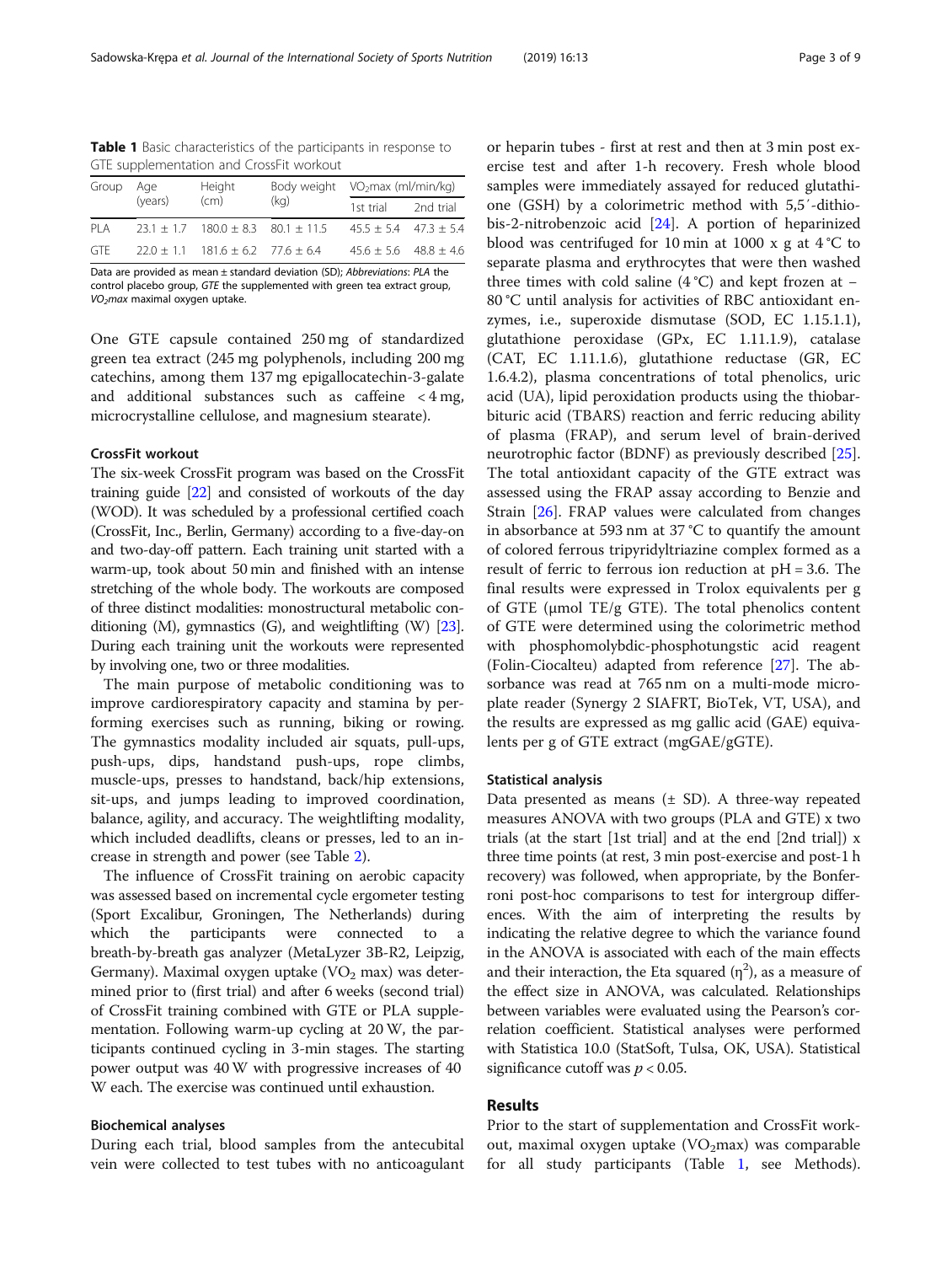<span id="page-3-0"></span>Sadowska-Krepa et al. Journal of the International Society of Sports Nutrition (2019) 16:13 Page 4 of 9

Table 2 A five-day-on and two-day-off workout structure of CrossFit

| Week/day        | CrossFit workout                                                                                  |  |  |
|-----------------|---------------------------------------------------------------------------------------------------|--|--|
| 1st week        |                                                                                                   |  |  |
| 1st day (M)     | for time: 5 x 400 m run/ rest 1 min/ 5000 m run                                                   |  |  |
| 2nd day (G,W)   | for time 21-15-9 reps: thrusters 42,5 kg/ pull-ups                                                |  |  |
| 3rd day (M,G,W) | for time: 50 push-ups/ 50 sit-ups/ 50 deadlifts<br>(60 kg)/ 50 wall ball shots (10 kg)/ 50 box    |  |  |
| 4th day (M,G)   | 20 minute AMRAP: 400 m run/ max reps pull-ups                                                     |  |  |
| 5th day (W)     | muscle clean (5 x 1 rep)/ power clean (5 x 3 reps)/<br>clean $(5 \times 5$ reps)                  |  |  |
| 6th & 7th day   | Off                                                                                               |  |  |
| 2nd week        |                                                                                                   |  |  |
| 1st day $(G)$   | skill and progression: muscle-up                                                                  |  |  |
| 2nd day (M,W)   | 4 rounds for time: 50 kcal row/ 30 front squat<br>$(40 \text{ kg})$                               |  |  |
| 3rd day (M,G,W) | 13 min AMRAP: 40 double unders/ 20 toes to bar/<br>10 over head squat (40 kg)                     |  |  |
| 4th day (G, W)  | 8 min AMRAP/ 1 min. rest/ 8 min AMRAP: 5m rope<br>climb/ 6 snatch (40 kg)                         |  |  |
| 5th day (M)     | 3 rounds for time: 50 steps over head lunges<br>(15 kg)/ 200 run                                  |  |  |
| 6th & 7th day   | Off                                                                                               |  |  |
| 3rd week        |                                                                                                   |  |  |
| 1st day (W)     | muscle snatch $(5 \times 1$ rep)/ power snatch<br>$(5 \times 3$ reps)/ snatch $(5 \times 5$ reps) |  |  |
| 2nd day (M,G)   | 5 rounds for time: 30 double unders/ 6 hand stand<br>push-ups/ 20 sit-ups/ 10 burpee box jumps    |  |  |
| 3rd day (M,G,W) | 3 rounds for time: row 100 kcal/ 50 pull-ups/ 15<br>sumo deadlift high pull (35 kg)               |  |  |
| 4th day (M,W)   | 1 km run/ front squat 6-6-4-4-2-2-1-1 reps                                                        |  |  |
| 5th day (G)     | 10 rounds for time: 3 weighted pull-ups (15 kg)/<br>5 strict pull-ups/ 7 kipping pull-ups         |  |  |
| 6th & 7th day   | Off                                                                                               |  |  |
| 4th week        |                                                                                                   |  |  |
| 1st day (M)     | 5 rounds for time: 1 km run/ rest 2 min                                                           |  |  |
| 2nd day (G,W)   | 20 min muscle-ups: 3-6-9-12-9-6-3 reps: 10 min max<br>reps over head squat (40 kg)                |  |  |
| 3rd day (M,G,W) | for time: 1 km row/ 50 thrusters (30 kg)/ 30 pull-ups                                             |  |  |
| 4th day (M,G)   | for time: 100 pull-ups/ 100 push-ups/ 100 sit-ups/<br>100 squats                                  |  |  |
| 5th day (W)     | medicine ball clean; snatch balance 5-5-5-3-3-1-1<br>reps/ snatch 3-3-2-1-1 reps                  |  |  |
| 6th & 7th day   | Off                                                                                               |  |  |
| 5th week        |                                                                                                   |  |  |
| 1st day $(G)$   | skill and progression: hand stand                                                                 |  |  |
| 2nd day (M,W)   | 5 rounds for time: 400 m run/ 15 over head squats<br>(40 kg)                                      |  |  |
| 3rd day (M,G,W) | for time: 50 box jumps/ 50 push-ups/50 kettlebell<br>swings/ 50 walking lunges/ 50 burpees        |  |  |
| 4th day (G, W)  | skill and progression: turkish get-up; max load back<br>squat $1-1-1-1-1$ reps                    |  |  |

Table 2 A five-day-on and two-day-off workout structure of CrossFit (Continued)

| Week/day        | CrossFit workout                                                                        |  |  |
|-----------------|-----------------------------------------------------------------------------------------|--|--|
| 5th day (M)     | 1000 burpees                                                                            |  |  |
| 6th & 7th day   | Off                                                                                     |  |  |
| 6th week        |                                                                                         |  |  |
| 1st day (W)     | for time: snatch (60 kg) 30 reps                                                        |  |  |
| 2nd day $(M,G)$ | 5 min AMRAP: 15 double unders/ 5 strict pull-ups;<br>5 min AMRAP: 100 m run/ 5 push-ups |  |  |
| 3rd day (M,G,W) | 20 min AMRAP: 5 hand stand push-ups/ 10 pistol<br>squats/15 pull-ups                    |  |  |
| 4th day (M,W)   | 5 rounds for time: 5 deadlifts (120 kg)/ 10 burpees/<br>1 min rest                      |  |  |
| 5th day $(G)$   | skill and progression: bar muscle-ups                                                   |  |  |
| 6th & 7th day   | ∩ff                                                                                     |  |  |

Abbreviations: M metabolic conditioning, G gymnastics, W weightlifting, AMRAP as many rounds as possible

Moreover, no significant intergroup differences regarding peak  $VO<sub>2</sub>max$  were found in the second trial.

Variables describing the blood enzymatic antioxidant defense are presented in Fig. [1](#page-4-0).

Except for a significantly higher SOD activity (a) recorded at rest and post-exercise in both studied groups (PLA and GTE) in the 2nd trial compared to the corresponding values in the 1st trial, no significant differences were recorded among other assayed measures such as CAT (b), GPx (c), and GR (d). Moreover, in the 1st trial SOD, activity significantly increased post-1 h of recovery in the PLA group compared to the resting values. A repeated-measures 3-way ANOVA confirmed the significance of trial (F = 83.34,  $p < 0.0001$ ;  $\eta^2 = 0.86$ ), time (F = 12.19,  $p < 0.0001$ ;  $\eta^2 = 0.47$ ) and trial-group interaction effects on SOD (F = 7.91,  $p < 0.05$ ;  $\eta^2 = 0.36$ ).

The results of biochemical analyses of the non-enzymatic antioxidant components such as GSH, UA and total phenolics concentrations are presented in Table [3](#page-5-0).

Despite the lack of significant differences between the pre-and post-exercise GSH concentrations, a significant group effect  $(F = 5.05, p < 0.05; \eta^2 = 0.27)$  was noted. There was a significant increase in plasma UA level during the recovery in both studied groups (PLA or GTE) with a significantly higher concentration in resting values in both groups, as well as in the post-exercise values in PLA in the 2nd trial. The significant trial  $(F =$ 9.15,  $p < 0.01$ ;  $\eta^2 = 0.39$ ) and time (F = 35.84,  $p < 0.0001$ ;  $\eta^2$  = 0.72) effects were revealed by 3-way ANOVA. In both groups, regardless of the trial, total phenolic components decreased after exercise. Moreover, there was opposite tendency towards a slight decrease in total phenolics in the PLA group as well as an increase in the GTE-supplemented group in the 2nd trial compared to the corresponding values in the 1st trial. The significant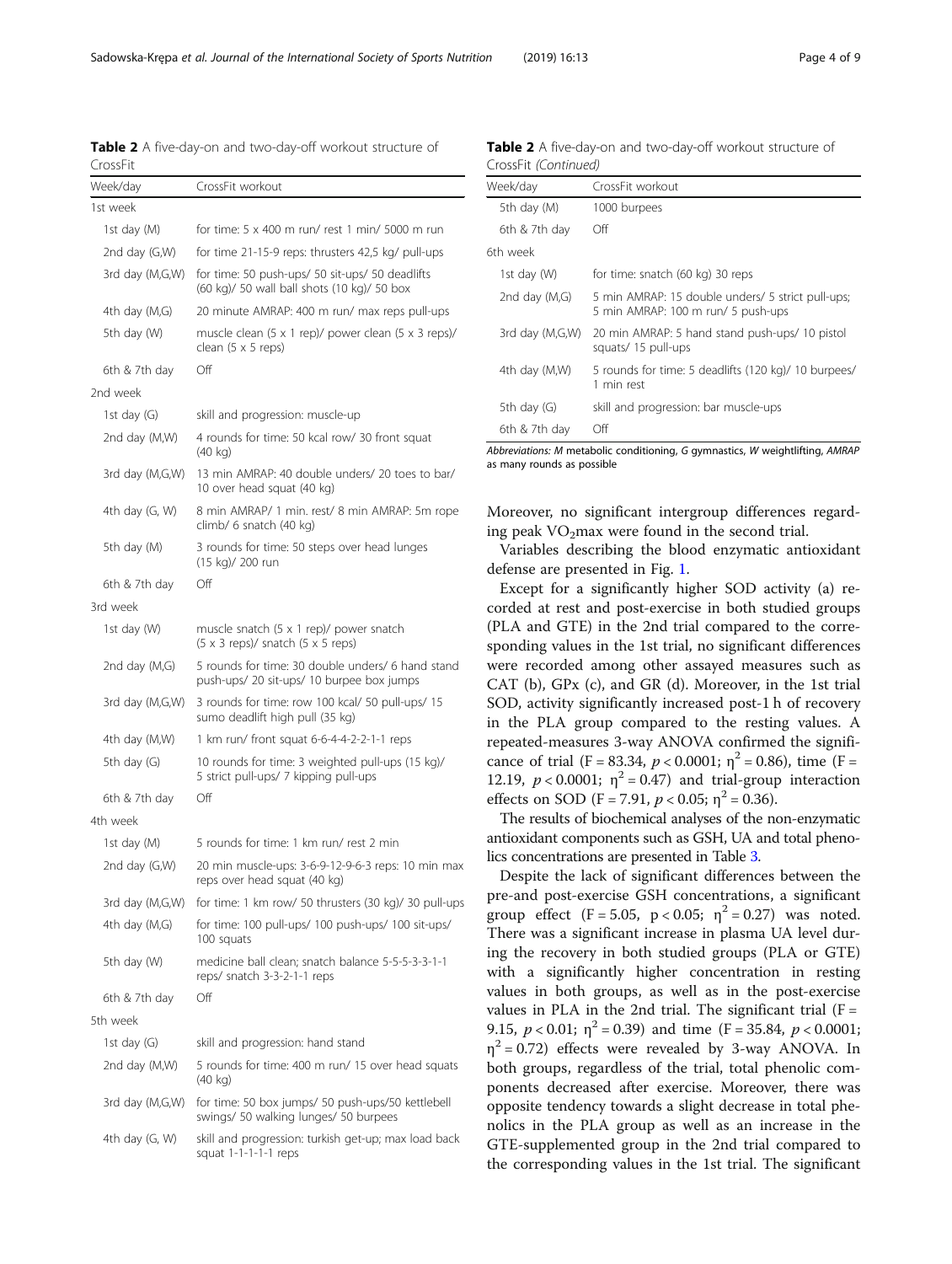<span id="page-4-0"></span>

main effect of time (F = 76.38,  $p < 0.0001$ ;  $\eta^2 = 0.85$ ) and closely related to the significant trial-group interaction effect (F = 3.57,  $p = 0.08$ ;  $\eta^2 = 0.21$ ) were noted on blood total phenolics.

The next aim of the present study was to find out whether supplementation would affect FRAP, TBARS and BDNF concentrations (Table [4\)](#page-5-0). Regardless of the supplement used (PLA or GTE) there was a significant increase in resting and post-exercise FRAP levels compared to the corresponding values in the 1st trial. The highest values of FRAP were recorded during recovery, regardless of the trial and the supplement used. Three-way ANOVA revealed significant effects of group  $(F = 11.78, p < 0.01; \eta^2 = 0.46)$ , trial  $(F = 85.15, p < 0.0001;$  $\eta^2 = 0.86$ , time (F = 61.65,  $p < 0.0001$ ;  $\eta^2 = 0.81$ ) and trial-group (F = 11.10,  $p < 0.001$ ;  $\eta^2 = 0.44$ ) interaction on FRAP. Plasma TBARS concentrations after six weeks' CrossFit training depended on the study group: in the PLA group they were significantly higher, while in GTE-supplemented group they were slightly lower

compared to the corresponding values before the start of the training. Moreover, there was a significant inverse correlation between FRAP and TBARS in the GTE-supplemented group  $(r = -0.40, p < 0.05)$ . Significant group  $(F = 27.40, p < 0.001; \eta^2 = 0.67)$ , trial  $(F =$ 10.35,  $p < 0.01$ ;  $\eta^2 = 0.43$ ), time (F = 13.86,  $p < 0.0001$ ;  $\eta^2$  $= 0.49$ ) and trial-group interaction (F = 43.07,  $p < 0.0001$ ;  $\eta^2$  = 0.75) effects were revealed by 3-way ANOVA on TBARS. Although there were no marked differences between the groups, BDNF levels tended to increase immediately after exercise in both the PLA ( $p < 0.001$ ) and GTE (no significant changes) groups as well as post 1 h of recovery in both PLA ( $p < 0.05$ ) and GTE (no significant changes) groups, compared to values recorded at rest as reflected by a highly significant time effect ( $F =$ 13.73, p < 0.0001;  $η^2 = 0.49$ ). A six-week CrossFit workout resulted in slightly higher values of BDNF regardless of the group, as reflected by significant trial ( $F = 5.87$ ,  $p$  $<$  0.05;  $\eta$ <sup>2</sup> = 0.29) and trial-group interaction (F = 3.41, p  $< 0.05$ ;  $\eta^2 = 0.19$ ) effects.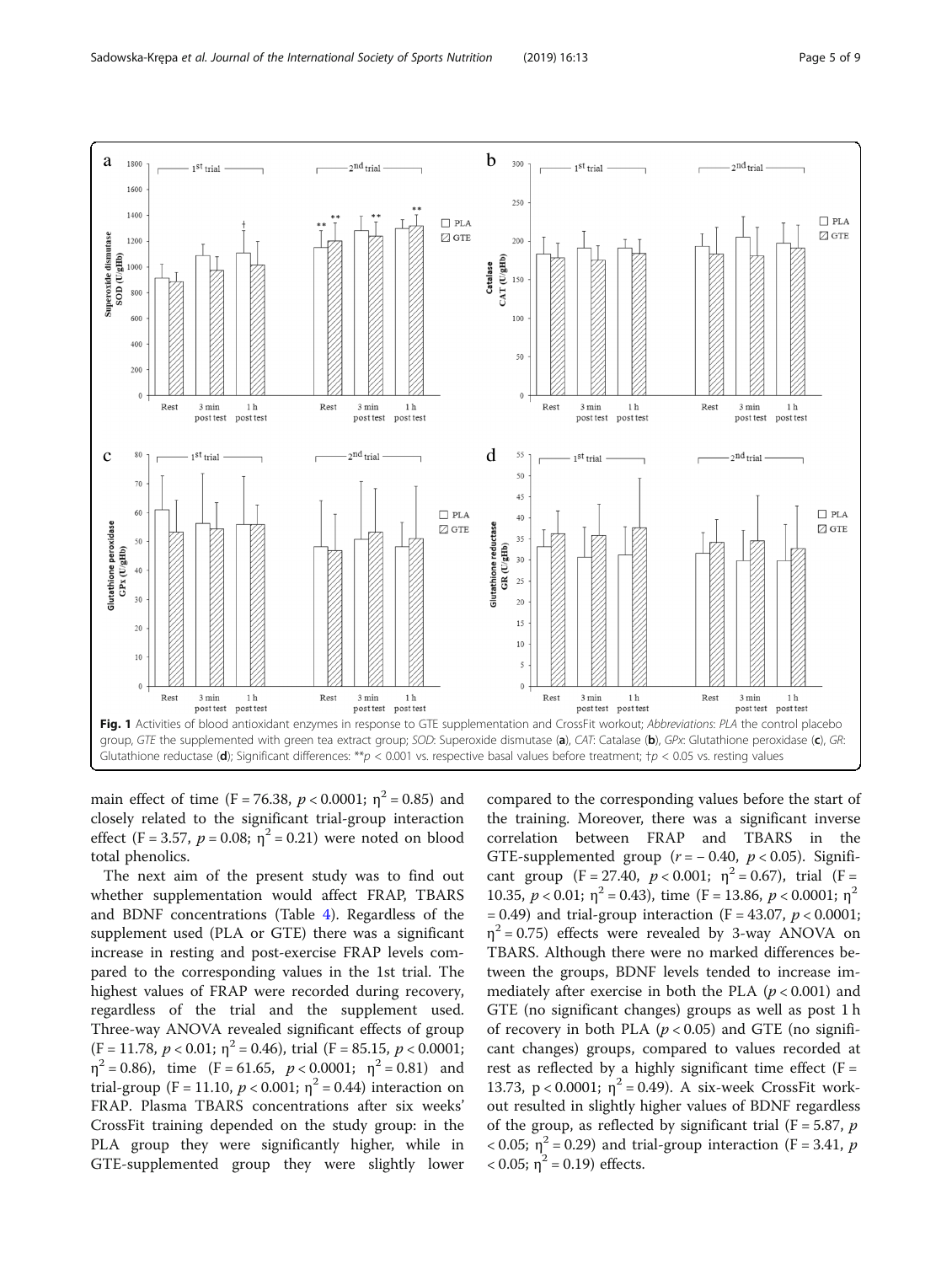Data are provided as mean ± standard deviation (SD); Abbreviations: PLA the control placebo group, GTE the supplemented with green tea extract group, GSH glutathione, UA uric acid; Significant differences: \* p < 0.05 vs. respective basal values before treatment;  $^{\dagger}p$  < 0.05,  $^{\dagger\dagger}p$  < 0.001 vs. resting values

GTE 1.89  $\pm$  0.10 1.79  $\pm$  0.10<sup>++</sup> 1.73  $\pm$  0.06<sup>++</sup>

<span id="page-5-0"></span>Table 3 Concentrations of blood non-enzymatic antioxidants in response to GTE supplementation and CrossFit workout

GTF 1st  $2.60 + 0.4$   $2.59 + 0.4$   $2.79 + 0.54$ 

GTE 1st  $4.93 \pm 0.5$   $5.50 \pm 0.8$   $6.62 \pm 0.7$ <sup>†</sup>

Group Variable Trial Rest 3 min

# **Discussion**

PLA GSH

PLA UA

(μg/mgHb)

(mg/dl)

PLA Total phenolics (g GAE/l)

The possible methods for attenuating oxidative stress and improving aerobic performance include dietary supplementation with natural phenolics and flavonoids [[28](#page-8-0)] combined with regular physical activity [\[29](#page-8-0)]. Various studies have demonstrated that green tea is a potentially rich dietary source of antioxidant power [[4](#page-7-0), [30](#page-8-0)]. Benzie and Szeto [[31](#page-8-0)] investigated in vitro antioxidant capacities of different types of tea including green tea. Phytochemical analysis has shown that the antioxidant activity of green tea measured by FRAP (Ferric Reducing/ Antioxidant Power) assay, ranged from 699 to 1144 μmol TE/g of dry tea leaves, depending upon the brand of green tea. These data are comparable to our quantitative analysis, which revealed 1095 μmol TE/g GTE. The antioxidant activity of green tea extract is due to its relatively high content of polyphenolic compounds, including catechins. Our analysis confirmed the reliability of the amount of polyphenols declared by the manufacturer of the green tea extract used  $[30]$  $[30]$  $[30]$ . It should be noted that GTE extract contained only trace amount of caffeine  $( $4 \text{ mg/kg}$ ). The participants from the$ GTE-supplemented group consumed two GTE capsules daily, which is equivalent to 0.1 mg caffeine/kg  $_{\text{body weight}}$ while a metabolic effect of caffeine is noticeable at 3–6 mg/ kg [[32\]](#page-8-0).

Given that a combination of aerobic and strength exercises during CrossFit workouts may lead to the improve-ment of aerobic and anaerobic endurance [[18](#page-8-0)], our study showed an insignificant increase in  $VO<sub>2</sub>$ max changes (by only 4%) in the PLA group at the second trial compared to the corresponding values recorded at the first trial. Likewise, Murawska–Cialowicz et al. [\[20](#page-8-0)] reported that three months' CrossFit training performed twice a week did not affect  $VO<sub>2</sub>max$  level in men.

Numerous studies confirmed the positive effect of GTE supplementation on aerobic performance in rodents  $[33]$  $[33]$  and in humans  $[11, 34-36]$  $[11, 34-36]$  $[11, 34-36]$  $[11, 34-36]$  $[11, 34-36]$  $[11, 34-36]$ . To our knowledge this is the first study to evaluate the effects of medium-term GTE supplementation and CrossFit training on aerobic performance in young men. Our findings showed a marginal (7% vs. 4%) increase in  $VO<sub>2</sub>$ max in CrossFit-trained males receiving the GTE or the placebo capsules, respectively. Interestingly, tea catechins,

Table 4 Concentrations of plasma total blood antioxidant status, lipid peroxidation products and serum brain-derived neurotrophic factor in response to GTE supplementation and CrossFit workout

| Group             | Variable                                      | Trial | Rest                            | 3 min<br>post test   | 1 <sub>h</sub><br>post test  |
|-------------------|-----------------------------------------------|-------|---------------------------------|----------------------|------------------------------|
| PLA<br><b>GTE</b> | <b>FRAP</b><br>$(\mu \text{mol} \text{TE/l})$ | 1st   | $807.5 \pm 39.2$                | $865.6 \pm 35.9$     | $945.6 \pm 46.0^{\dagger}$   |
|                   |                                               | 2nd   | $1000.2 \pm 75.5$ <sup>**</sup> | $1036.7 \pm 74.5$ ** | $1093.2 \pm 61.8***$         |
|                   |                                               | 1st   | $805.7 \pm 108.2$               | $887.8 \pm 132.9$    | $901.7 \pm 156.3$            |
|                   |                                               | 2nd   | $1166.1 \pm 63.6$ ***           | $1210.6 \pm 57.5***$ | $1308.1 \pm 101.5***$        |
| <b>PLA</b>        | <b>TBARS</b><br>$(\mu \text{mol} / I)$        | 1st   | $4.72 \pm 0.6$                  | $5.30 \pm 0.5$       | $4.65 \pm 0.7$               |
|                   |                                               | 2nd   | $6.28 \pm 0.6$ **               | $6.98 \pm 1.2$ **    | $6.19\pm0.9^{**}$            |
| <b>GTE</b>        |                                               | 1st   | $4.77 \pm 0.7$                  | $5.16 \pm 0.5$       | $4.47 \pm 0.7$               |
|                   |                                               | 2nd   | $4.14 \pm 0.6$                  | $4.92 \pm 0.9$       | $3.69 \pm 0.6$               |
| <b>PLA</b>        | <b>BDNF</b><br>(nq/ml)                        | 1st   | $9.97 \pm 2.6$                  | $12.24 \pm 1.9^{++}$ | $11.47 \pm 1.8$ <sup>†</sup> |
|                   |                                               | 2nd   | $11.02 \pm 2.6$                 | $12.00 \pm 2.2$      | $11.71 \pm 1.4$              |
| <b>GTE</b>        |                                               | 1st   | $10.78 \pm 2.4$                 | $11.73 \pm 2.5$      | $11.31 \pm 2.2$              |
|                   |                                               | 2nd   | $12.79 \pm 2.1$                 | $13.19 \pm 1.9$      | $12.95 \pm 1.7$              |

Data are provided as mean ± standard deviation (SD); Abbreviations: PLA the control placebo group, GTE the supplemented with green tea extract group, FRAP ferric reducing ability of plasma, TBARS lipid peroxidation products, BDNF serum brain-derived neurotrophic factor; Significant differences:  $^*p$  < 0.05,  $^*p$  < 0.001,  $^*p$ < 0.0001 vs. respective basal values before treatment;  $^\dagger p$  < 0.05,  $^\dagger + p$  < 0.001 vs. resting values

post test

1st  $2.54 \pm 0.2$   $2.34 \pm 0.2$   $2.47 \pm 0.3$ 2nd  $2.47 \pm 0.4$   $2.39 \pm 0.3$   $2.34 \pm 0.3$ 

2nd  $2.86 \pm 0.3$   $2.76 \pm 0.4$   $2.69 \pm 0.3$ 

1st  $4.25 \pm 1.3$   $4.82 \pm 0.6$   $5.62 \pm 0.9$ <sup>†</sup> 2nd  $5.63 \pm 1.2^{*}$   $5.96 \pm 0.9^{*}$   $6.83 \pm 1.1^{*}$ 

2nd  $5.91 \pm 1.0^*$   $6.13 \pm 1.1$   $6.82 \pm 1.5$ 

1st  $1.87 \pm 0.08$  1.76  $\pm$  0.07<sup>††</sup> 1.74  $\pm$  0.06<sup>††</sup> 2nd  $1.84 \pm 0.05$   $1.73 \pm 0.08$ <sup>†</sup>  $1.72 \pm 0.07$ <sup>†</sup>

2nd  $1.94 \pm 0.07$   $1.84 \pm 0.04^{\dagger}$   $1.79 \pm 0.05^{\dagger\dagger}$ 

1 h post test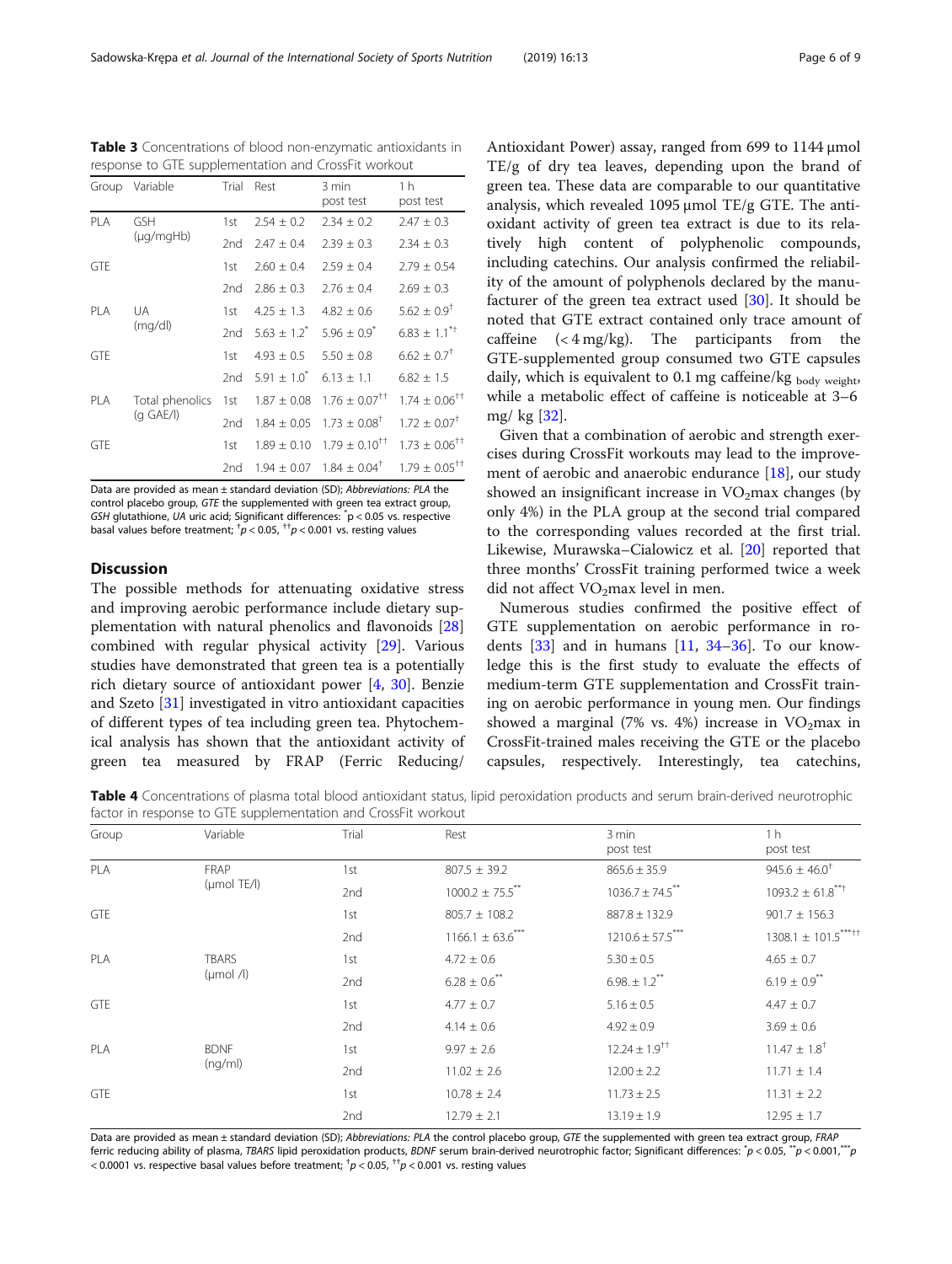especially epigallocatechin 3-gallate, combined with exercise could contribute to improvement in endurance capacity by promoting muscle oxygen consumption [\[11](#page-8-0)], mitochondrial biogenesis and fatty acid β-oxidation in skeletal muscle [[33,](#page-8-0) [34](#page-8-0)] and whole-body fat utilization [[35,](#page-8-0) [37\]](#page-8-0). An increase in aerobic capacity could be due to the synergy effect of catechins, caffeine, and other components contained of green tea extract [[36\]](#page-8-0).

The green tea catechins play an essential role in providing a balance between the generation of ROS and the endogenous antioxidant defense [[38](#page-8-0)]. Therefore, the next aim of our study was to test whether GTE supplementation combined with CrossFit training would modify blood antioxidant capacity, which is classified by activities of antioxidant enzymes (SOD, CAT, GPx and GR) and concentrations of non-enzymatic antioxidants (GSH, UA and total phenolics). Six-week's CrossFit training alone or combined with supplementation with green tea polyphenols at a dose of 490 mg led to a significant increase in SOD activity in both groups, but there were no changes in the activities of CAT, GPx, or GR. Superoxide dismutase is a major endogenous antioxidant enzyme, which catalyzes the dismutation of superoxide anion to hydrogen peroxide and molecular oxygen [[39](#page-8-0)]. The increase in SOD activity in both groups (GTE and PLA) and a large effect of the training program  $\binom{2nd}{r}$  vs.  $\frac{1st}{r}$  trial) on SOD activity  $[n^2 = 0.86]$  revealed by 3-way ANOVA, may imply important contribution of Crossfit training to stimulation of the cellular signaling pathways involved in up-regulation of superoxide dismutase as one of the main players in cellular antioxidant defense [[29](#page-8-0)].

CrossFit training alone or combined with GTE supplementation did not significantly affect concentration of GSH, although a marginal (10%) increase in its level in the second trial in the GTE group was found (as reflected by a significant group effect). Our finding is consistent with previous studies on six-week Ginkgo biloba supplementation in physically active men [\[25](#page-8-0)]. It seems that dietary polyphenols could modulate the expression of γ-glutamylcysteine synthetase, the first enzyme of the cellular GSH biosynthetic pathway [[40,](#page-8-0) [41\]](#page-8-0). Similarly, a six-week supplementation with GTE led to a marginal increase (2.6%) in total phenolic concentrations in the GTE group in the second trial, reflected by significant trial - group interaction effect. The chemical structure of polyphenols determines the rate and extent of absorption and the nature of metabolites circulating in the plasma; thus, the quantity of dietary polyphenols is not related to their bioavailability in humans [[42](#page-8-0)]. Of note, maximum plasma concentrations for tea catechins were achieved at 2 h post-oral dosing and their low availability could be caused by slow absorption and wide tissue distribution [\[43](#page-8-0)]. Independent of the studied group (PLA or GTE), plasma total phenolics were significantly lower after completion of the graded exercise test (as

reflected by a significant time effect and a large effect size), which implies that they were used as antioxidants against free radicals generated in contracting skeletal muscles.

One of the principal antioxidants in human plasma is uric acid - a terminal product of purine metabolism [[44](#page-8-0)]. A significant increase in plasma UA level in response to graded exercise in both trials evidenced that intense exercise is a critical factor mediating increases in blood uric acid concentration. Moreover, lower resting changes in UA concentrations after a six weeks daily supplementation with GTE than placebo, expressed as percentage increase (namely 19.8% vs. 32%), suggest that green tea polyphenols can influence on increasing uric acid excretion [[45](#page-8-0)].

Regular exercise may exert beneficial effects on plasma total antioxidant capacity and play an important role in the protection of the membranes against oxidative stress [[46](#page-8-0)]. We observed that CrossFit workouts alone or combined with green tea supplementation resulted in a significant increase in plasma antioxidant capacity as measured by the FRAP method. What is noteworthy is that the relative FRAP changes in plasma, expressed as percentage increases, were twice as high after six weeks' GTE consumption (24% for the PLA group and 44% for the GTE group). Tea catechins show powerful antioxidant capacities; they are localized near the surface of phospholipid bilayers of the membranes and are responsible for preventing oxidation of lipids exposed to oxygen radicals [[47](#page-8-0)]. In the present study, a slight decrease in TBARS levels was observed after six weeks' supplementation with green tea extract, which could have been caused by the interaction of green catechins with biological membranes. Moreover, Pearson's rank correlation analysis revealed significant inverse interrelationships between concentrations of the FRAP and TBARS in the GTE group. On the other hand, a disposable physical load as well as a six-week CrossFit training had a significant impact on the increase in plasma TBARS concentration. Our data indicate that the higher antioxidant capacity provided by a combined activity of antioxidant enzymes and non-enzymatic antioxidants and substantially reduced blood marker of lipid peroxidation (TBARS) might be consequent to positive health outcomes induced by medium-term supplementation with GTE in CrossFit-trained men.

It is well documented that enhanced cognitive functions are connected with an increase in serum BDNF level, which is strongly expressed in the brain and, to a lesser extent, in the skeletal muscle, in order to stimulate synaptic plasticity and neurogenesis [[48](#page-8-0)]. Previous reports critically point to antioxidant actions of polyphenols in the brain, because they reached extremely low concentrations in this tissue [[49\]](#page-8-0). Gundimeda et al. [[16](#page-8-0)] showed that green tea polyphenols (especially EGCG) in extremely low concentrations boost the neuritogenic activity BDNF, by the binding of EGCG to brain 67 kDa laminin receptor,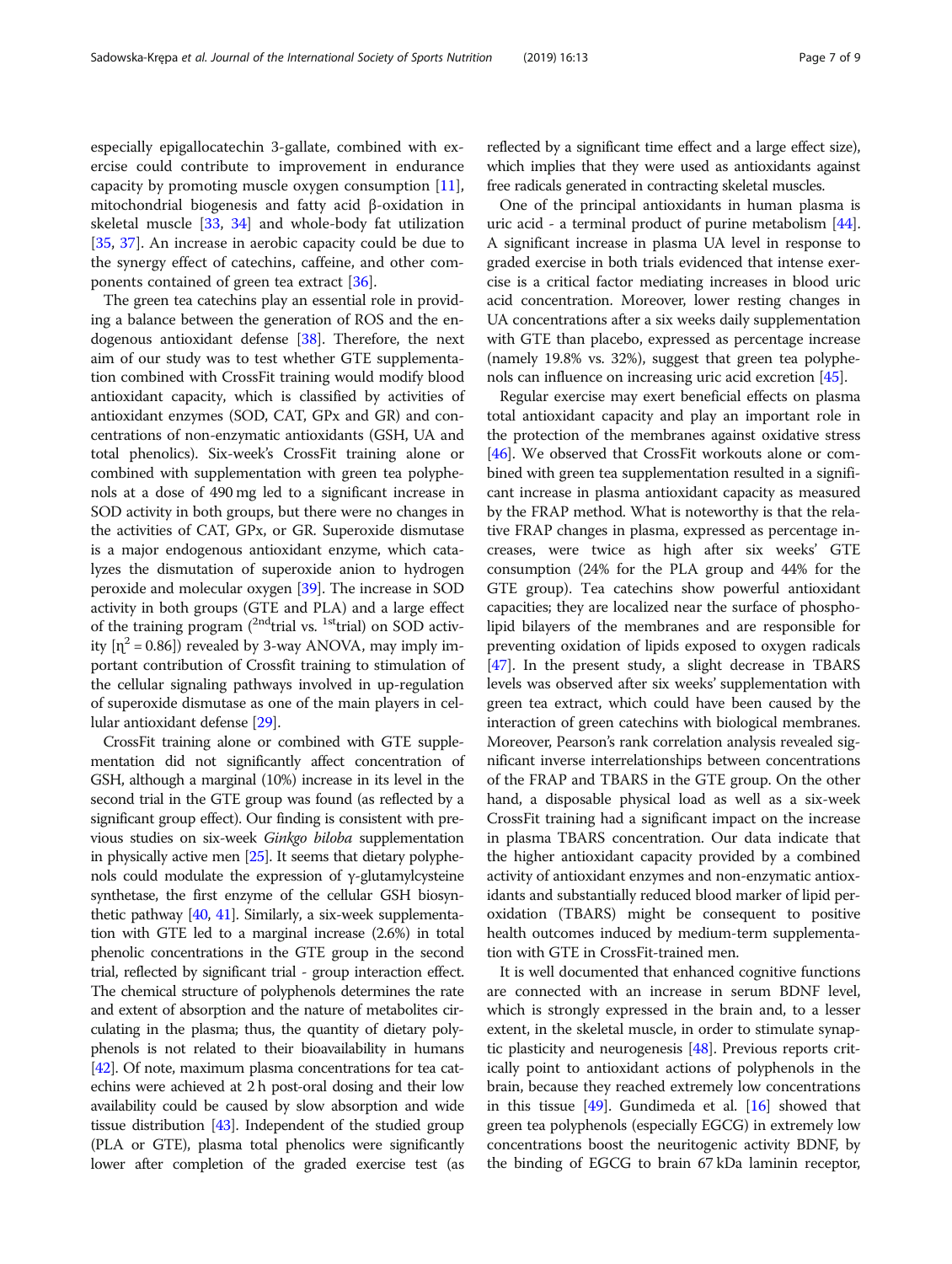<span id="page-7-0"></span>leading to activation of NADPH-oxidase and generation of  $H_2O_2$ , which as a messenger influences the signaling pathway and therefore increases the neuritogenic ability of BDNF.

Our study did not demonstrate that a six-week Cross-Fit workout alone or combined with consumption of GTE markedly increased serum BDNF level. However, slight increases in serum BDNF level of around about 11 and 12% in the PLA and GTE groups, respectively, were observed (revealed by a significant trial-group interaction). Likewise, no significant increases in BDNF were revealed immediately post-test in both trials, regardless of the tested group (supported by a significant time effect). The insufficient increase of BDNF level can result from the fact that the subjects involved in CrossFit workouts were physically active before starting a six-week exercise program and serum BDNF baseline concentration was higher than in untrained men. A longer, three-month CrossFit training led to higher levels of BDNF in young physically active women and men [[20\]](#page-8-0).

The main limitation of our study designed to explore whether a medium-term consumption of green tea extract would improve blood antioxidant status and serum BDNF level in CrossFit-trained men is the lack of information on daily intakes of natural polyphenolic compounds included in their diet.

# Conclusions

Although six weeks' consumption of green tea extract had only marginal effect on aerobic capacity and serum BDNF level in CrossFit-trained men, it caused a marked increase in the blood antioxidant capacity and moderate attenuation of the CrossFit-induced lipid peroxidation. Our results show that no general recommendations can be given concerning daily intakes of green tea extract by trained men and the choice of doses should be adapted to their individual needs.

#### Abbreviations

AMRAP: As many rounds as possible; ANOVA: Analysis of variance; BDNF: Serum brain-derived neurotrophic factor; CAT: Catalase; EC: Epicatechin; ECG: Epicatechin-gallate; EGC: Epigallocatechin; EGCG: Epigallocatechin 3-gallate; FRAP: Ferric reducing ability of plasma; G: Gymnastics; GPx: Glutathione peroxidase; GR: Reduced glutathione; GSH: Reduced glutathione; GTE: The supplemented with green tea extract group; M: Metabolic conditioning; NADPH-oxidase: Nicotinamide adenine dinucleotide phosphate oxidase; PLA: The control placebo group; ROS: Reactive oxygen species; SOD: Superoxide dismutase; TBARS: Lipid peroxidation products; UA: Uric acid; VO<sub>2</sub>max: Maximal oxygen uptake; .<br>W: Weightlifting; η<sup>2</sup>: Eta-squared

#### Acknowledgments

The authors thank Katarzyna Kempa and Kamila Borowiec for their help in performing laboratory analyses.

#### Funding

The study received statutory funding from the Jerzy Kukuczka Academy of Physical Education, Katowice, Poland; no additional funding was received.

#### Availability of data and materials

Data and publication materials are available upon request.

#### Authors' contributions

ESK and PD conceived and designed the study; ESK, PD, IP, AG and TP performed the study; ESK, IP and AZ analyzed the data; ESK wrote the paper. All authors read and approved the final manuscript.

#### Ethics approval and consent to participate

The subjects were informed of the study goals and test protocols before giving their signed informed consent for participation. The study protocol received approval from the the Local Bioethics Committee (certificate of approval No. 4/2013) of the Jerzy Kukuczka Academy of Physical Education in Katowice (Poland) according to the principles and policies of the Declaration of Helsinki.

#### Consent for publication

Not applicable.

#### Competing interests

The authors declare no conflict of interest.

## Publisher's Note

Springer Nature remains neutral with regard to jurisdictional claims in published maps and institutional affiliations.

#### Author details

<sup>1</sup>Department of Physiological and Medical Sciences, the Jerzy Kukuczka Academy of Physical Education, Katowice, Poland. <sup>2</sup>Department of Tourism and Health Promotion, University of Technology, Faculty of Physical Education and Physiotherapy, Opole, Poland. <sup>3</sup> Department of Biochemistry Poznan University of Physical Education, Poznań, Poland.

### Received: 23 October 2018 Accepted: 26 February 2019 Published online: 21 March 2019

### References

- 1. Kishimoto Y, Tani M, Kondo K. Pleiotropic preventive effects of dietary polyphenols in cardiovascular diseases. Eur J Clin Nutr. 2013;67(5):532–5. [https://doi.org/10.1038/ejcn.2013.29.](https://doi.org/10.1038/ejcn.2013.29)
- 2. Gómez-Pinilla F, Nguyen TT. Natural mood foods: the actions of polyphenols against psychiatric and cognitive disorders. Nutr Neurosci 2012; 15(3):127–133. <https://doi.org/10.1179/1476830511Y.0000000035>.
- 3. Pandey KB, Rizvi SI. Plant polyphenols as dietary antioxidants in human health and disease. Oxidative Med Cell Longev. 2009;2(5):270–8. [https://doi.](https://doi.org/10.4161/oxim.2.5.9498) [org/10.4161/oxim.2.5.9498](https://doi.org/10.4161/oxim.2.5.9498).
- 4. Botten D, Fugallo G, Fraternali F, Molteni C. Structural properties of green tea catechins. J Phys Chem B. 2015;119(40):12860–7. [https://doi.org/10.1021/](https://doi.org/10.1021/acs.jpcb.5b08737) [acs.jpcb.5b08737.](https://doi.org/10.1021/acs.jpcb.5b08737)
- 5. Scalbert A, Morand C, Manach C, Rémésy C. Absorption and metabolism of polyphenols in the gut and impact on health. Biomed Pharmacother. 2002; 56(6):76–82. [https://doi.org/10.1016/S0753-3322\(02\)00205-6](https://doi.org/10.1016/S0753-3322(02)00205-6).
- 6. Lambert JD, Elias R. The antioxidant and pro-oxidant activities of green tea polyphenols: a role in cancer prevention. Arch Biochem Biophys. 2010; 501(1):65–72. [https://doi.org/10.1016/j.abb.2010.06.013.](https://doi.org/10.1016/j.abb.2010.06.013)
- 7. Rahmani AH, Al Shabrmi FM, Allemailem KS, Aly SM, Khan MA. Implications of green tea and its constituents in the prevention of cancer via the modulation of cell signaling pathway. Biomed Res Int 2015;Artcle ID 925640: 1–12. [https://doi.org/10.1155/2015/925640.](https://doi.org/10.1155/2015/925640)
- 8. Wright JS, Jonson ER, DiLabio GA. Predicting the activity of phenolic antioxidants: theoretical method, analysis of substituent effects, and application to major families of antioxidants. J Am Chem Soc. 2001;123(6): 1173–83. <https://doi.org/10.1021/ja002455u>.
- 9. Na HK, Surh YJ. Modulation of Nrf2-mediated antioxidant and detoxifying enzyme induction by the green tea polyphenol EGCG. Food Chem Toxicol. 2008;46(4):1271–8. [https://doi.org/10.1016/j.fct.2007.10.006.](https://doi.org/10.1016/j.fct.2007.10.006)
- 10. Zhao C, Li C, Liu S, Yang L. The galloyl catechins contributing to main antioxidant capacity of tea made from Camelia sinensis in China. Sci World J. 2014; Article ID 863984. <https://doi.org/10.1155/2014/863984>.